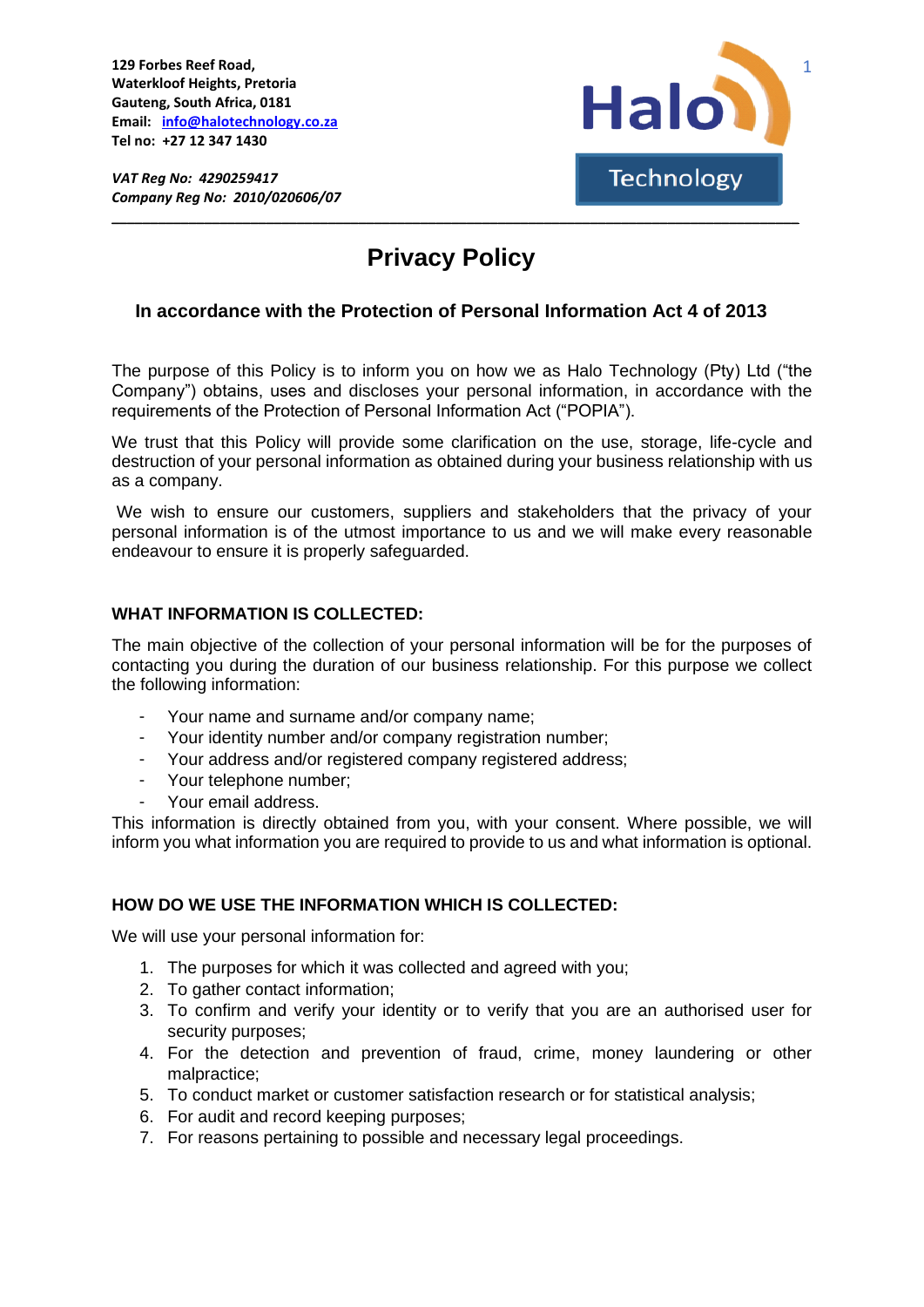**129 Forbes Reef Road, Waterkloof Heights, Pretoria Gauteng, South Africa, 0181 Email: [info@halotechnology.co.za](mailto:info@halotechnology.co.za) Tel no: +27 12 347 1430**

*VAT Reg No: 4290259417* *Company Reg No: 2010/020606/07*



#### **HOW DO WE STORE YOUR PERSONAL INFORMATION:**

We utilise a hybrid of hard copy and electronic document storage methods.

Hard copy documents are placed in cabinets and stored in a dry, safe and secure environment.

**\_\_\_\_\_\_\_\_\_\_\_\_\_\_\_\_\_\_\_\_\_\_\_\_\_\_\_\_\_\_\_\_\_\_\_\_\_\_\_\_\_\_\_\_\_\_\_\_\_\_\_\_\_\_\_\_\_\_\_\_\_\_\_\_\_\_\_\_\_\_\_\_\_\_\_\_\_\_\_\_\_\_\_\_\_\_\_\_\_**

In terms of electronic information, same is saved on a drive, which can only be accessed by authorised personnel. We comply with the required due diligence which entails that information and security systems are updated and sufficient to prevent any electronic breaches.

Our records are retained only as long as they are needed for business or archival purposes, or to satisfy legal requirements and they are sufficiently destroyed once the information and records are no longer needed.

#### **CONSENT FOR THE DISCLOSURE OF INFORMATION**

We may disclose your personal information to our service providers who are involved in the delivery of products or services to you. We have taken the reasonable steps necessary by concluding agreements which ensure that they comply with the privacy requirements as required by POPIA.

#### **THE SECURITY OF THE COLLECTED INFORMATION:**

We have taken every reasonable recourse available to ensure that the collected information is safely stored and that no unauthorized access and use of personal information will be permitted.

When we contract with third parties, we impose appropriate security, privacy and confidentiality obligations on them to ensure that personal information that we remain responsible for, is kept secure.

We have an incident response plan, should any breach of data occur.

We will ensure that anyone to whom we pass your personal information agrees to treat your information with the same level of protection as we are obliged to.

## **YOUR RIGHT TO ACCESS THE INFORMATION:**

You have the right to request a copy of the personal information which we have collected from you at any stage.

In order to obtain this information you can contact us on the relevant contact details as provided herein. Upon which request we will verify your ID Number or Company Registration Document and provide you with the requested information.